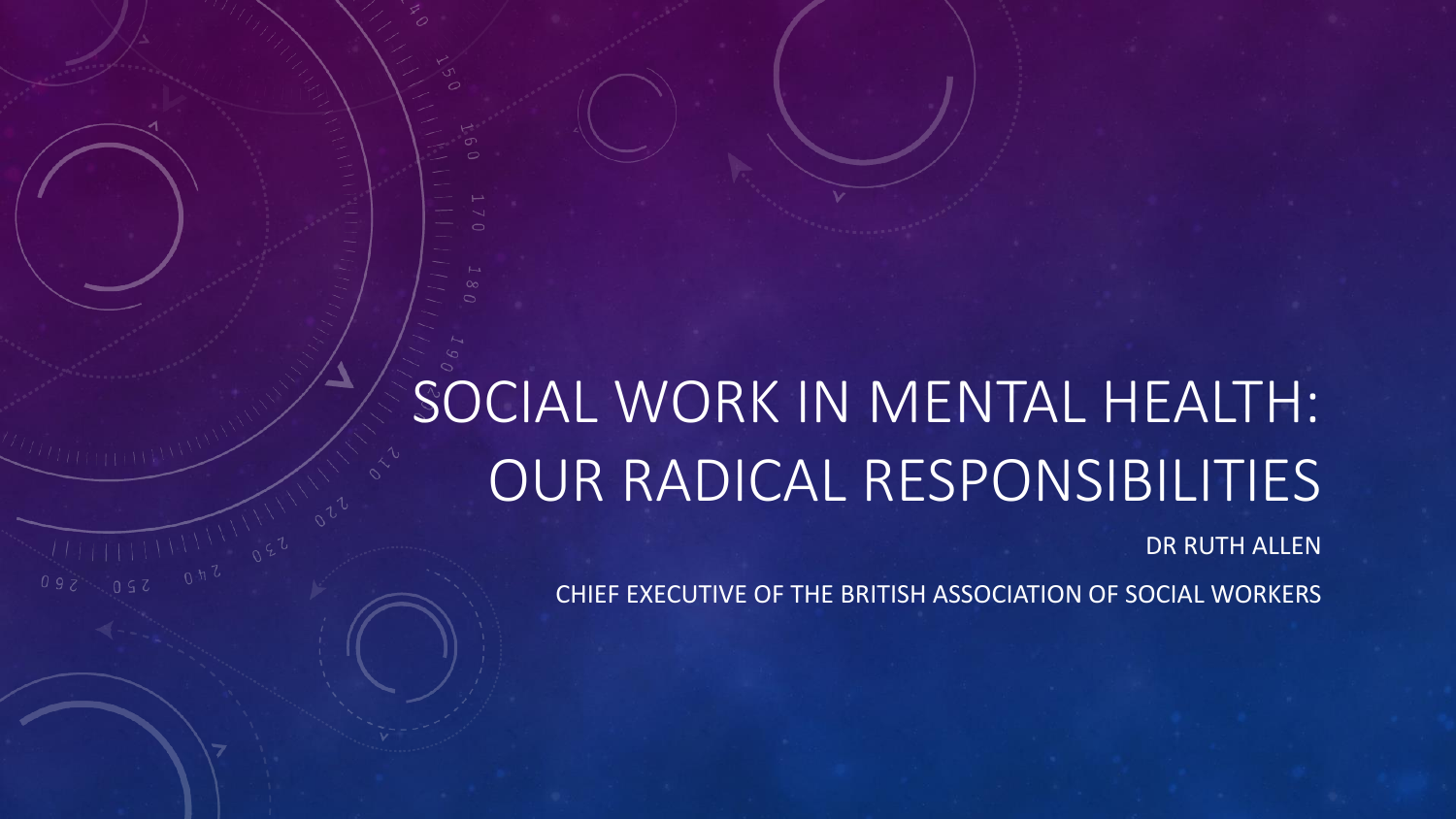#### GLOBAL DEFINITION OF THE SOCIAL WORK PROFESSION

• "Social work is a practice-based profession and an academic discipline that promotes social change and development, social cohesion, and the empowerment and liberation of people. Principles of social justice, human rights, collective responsibility and respect for diversities are central to social work. Underpinned by theories of social work, social sciences, humanities and indigenous knowledges, social work engages people and structures to address life challenges and enhance wellbeing.

• The above definition may be amplified at national and/or regional levels".

• (IFSW 2014)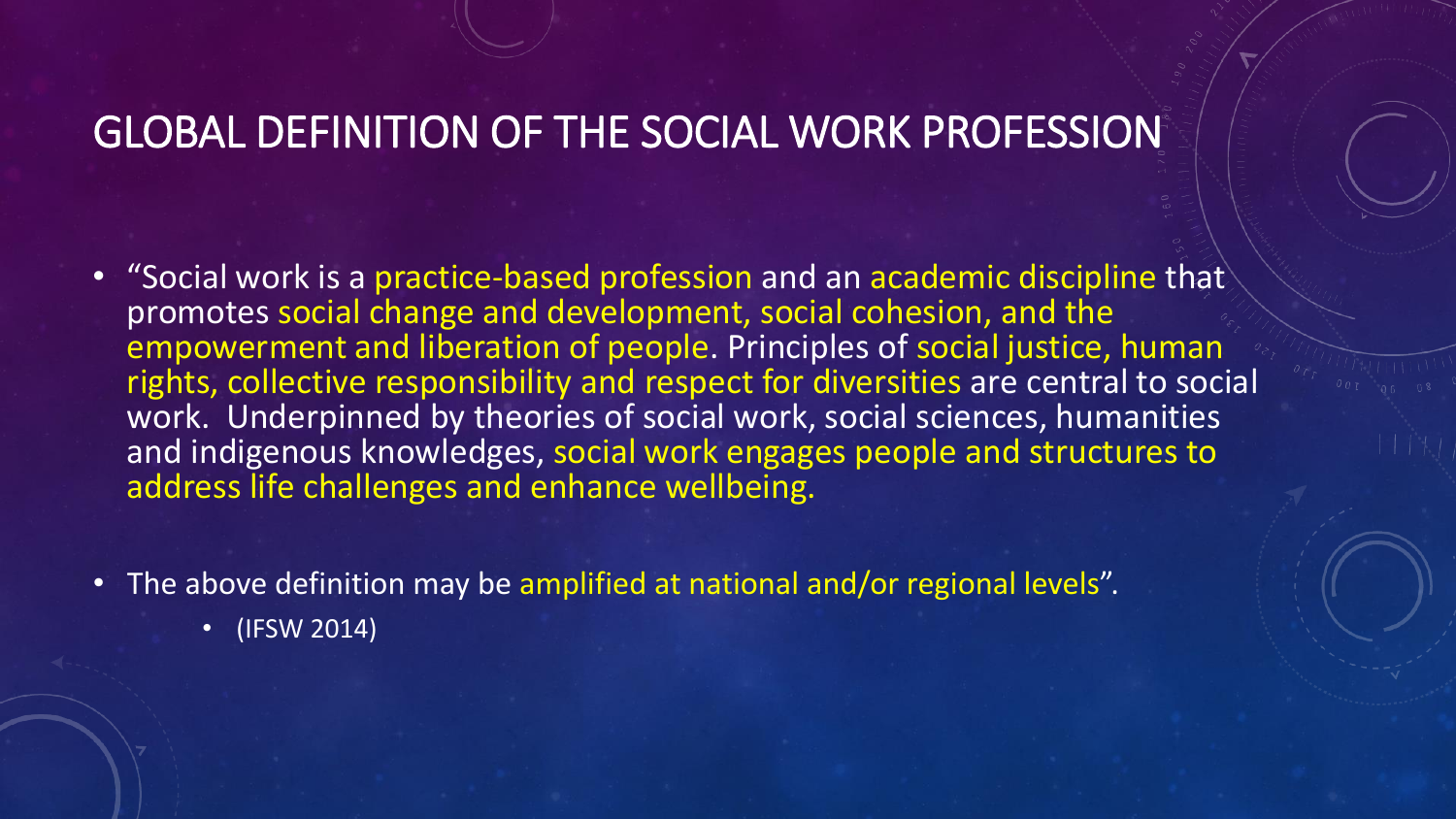#### WHO DEFINES THE PROFESSION OF SOCIAL WORK?

- Statutes and national policy
- Employers
- **Supervisors**
- **Regulators**
- The media and public
- The people we serve
- The institutions of the 'profession'
- Academics
- **Ourselves**

• A professional has specific/reserved knowledge and expertise, gained through a specified education and ongoing training, meeting specified standards and meeting strict codes of ethics and moral obligations (providing a public good)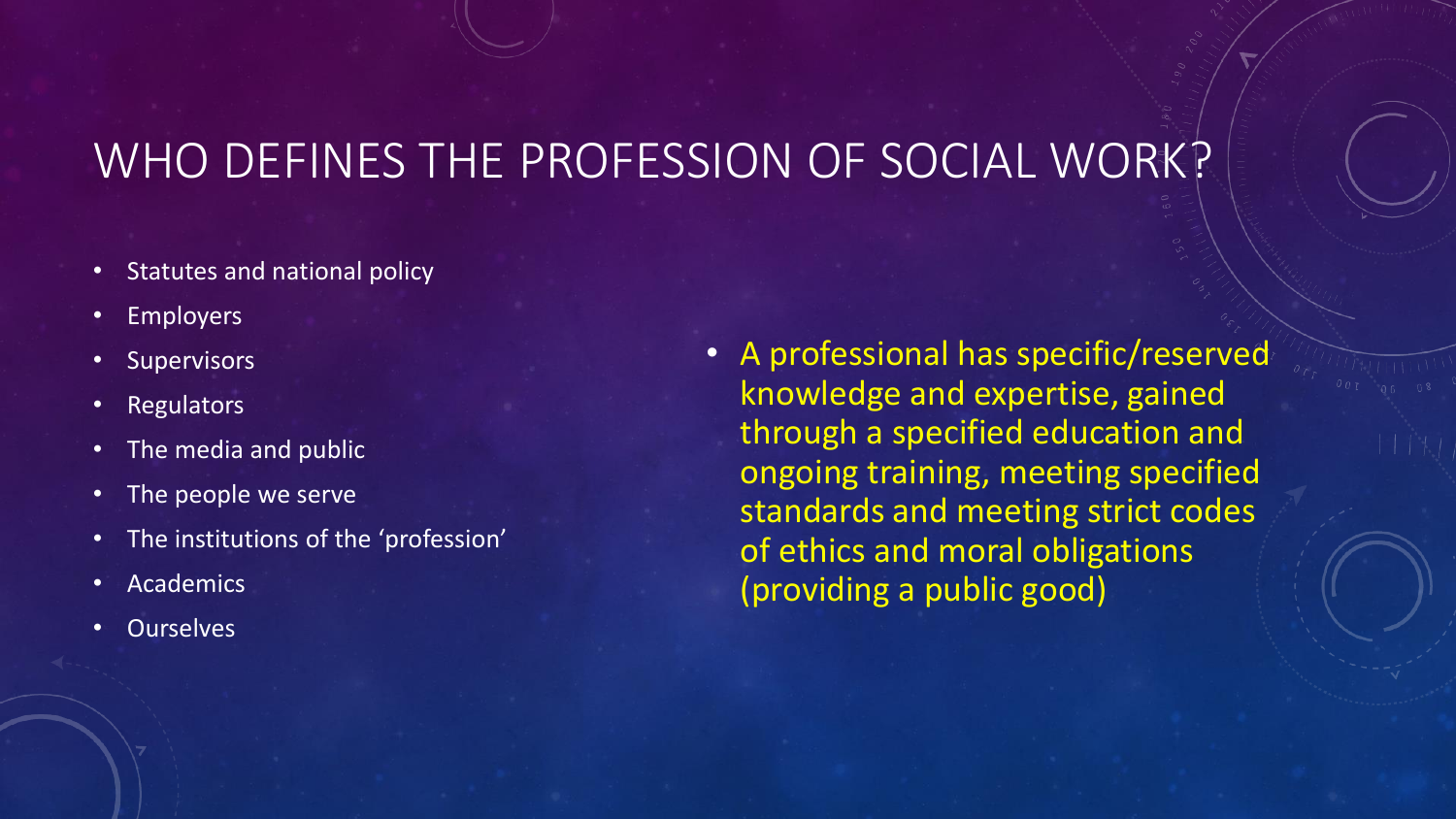#### THE PROFESSIONALISM CONUNDRUM

- Schmidt: Disciplined Minds (2000) A critical look at salaried professionals and the soul battering system that shapes their lives
	- He advocated for the ethical imperative of radical awareness and action amongst professionals within institutions
- 'The system of education and employment works to redefine who you are in the deepest sense, pushing you away from developing and acting upon your own vision and guiding ideas. Hence, if you want to stand for something and avoid vanishing as an independent force in society, you have not choice but to resist' (p280)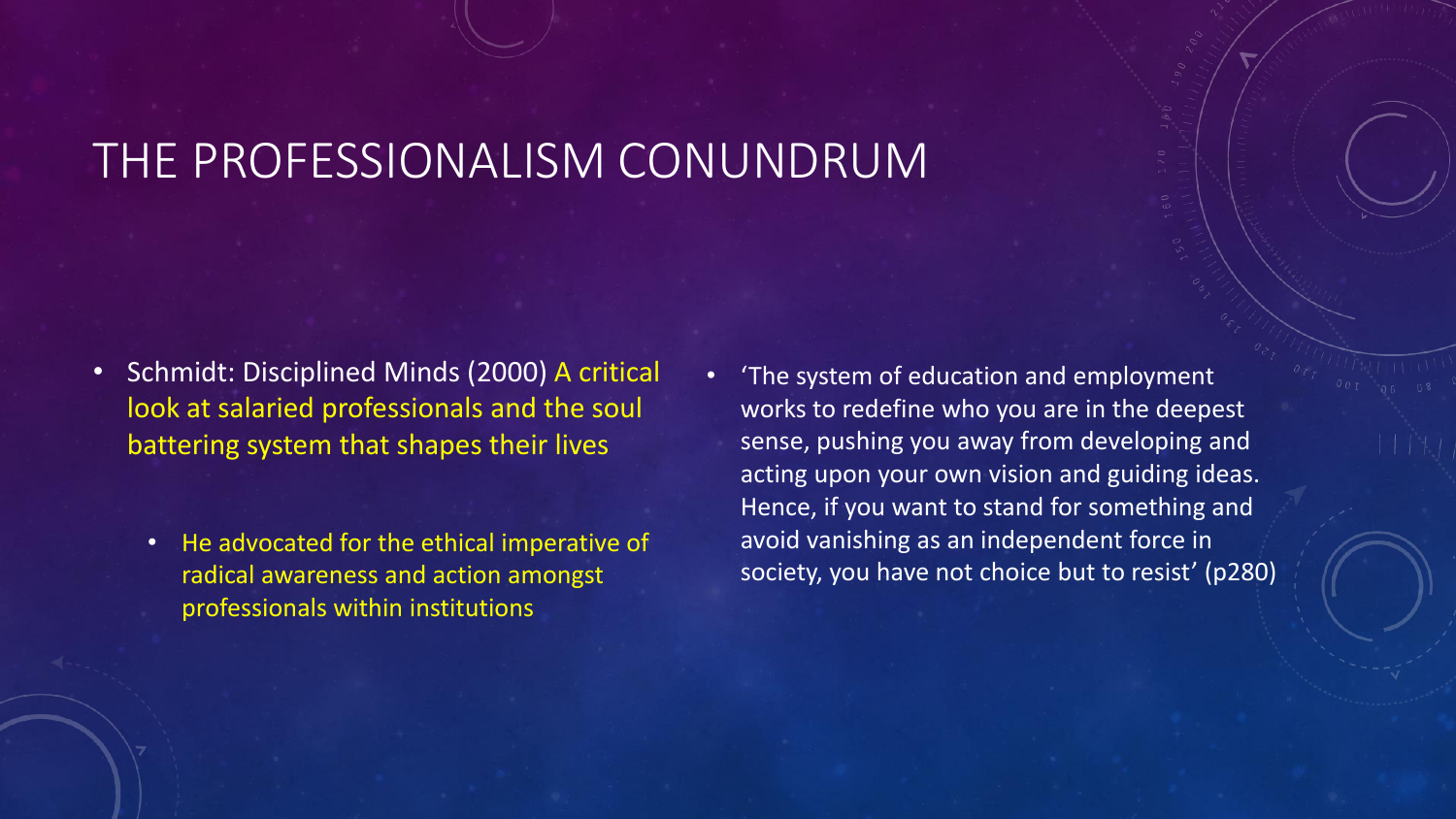#### THE PROFESSIONALISM CONUNDRUM

- The pros and cons of being 'a profession'
	- Standards vs responsiveness
	- Accountability to higher authority vs accountability to service user
	- Education/training vs creative and experiential learning
	- Status vs solidarity
	- Career vs commitment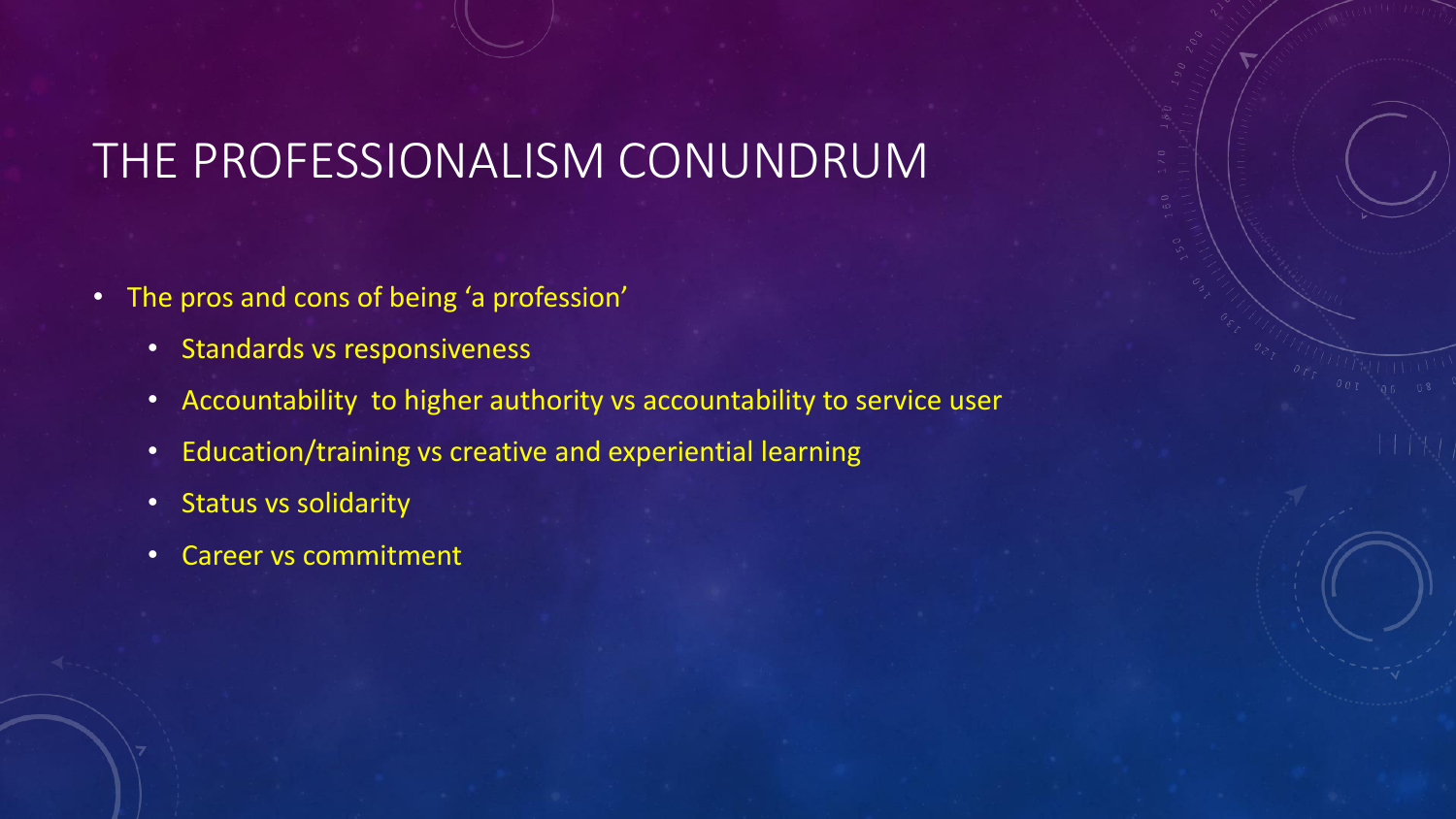#### WE ARE A PROFESSION……

• ……..driven by our own ethics, evidence, commitments, research, identity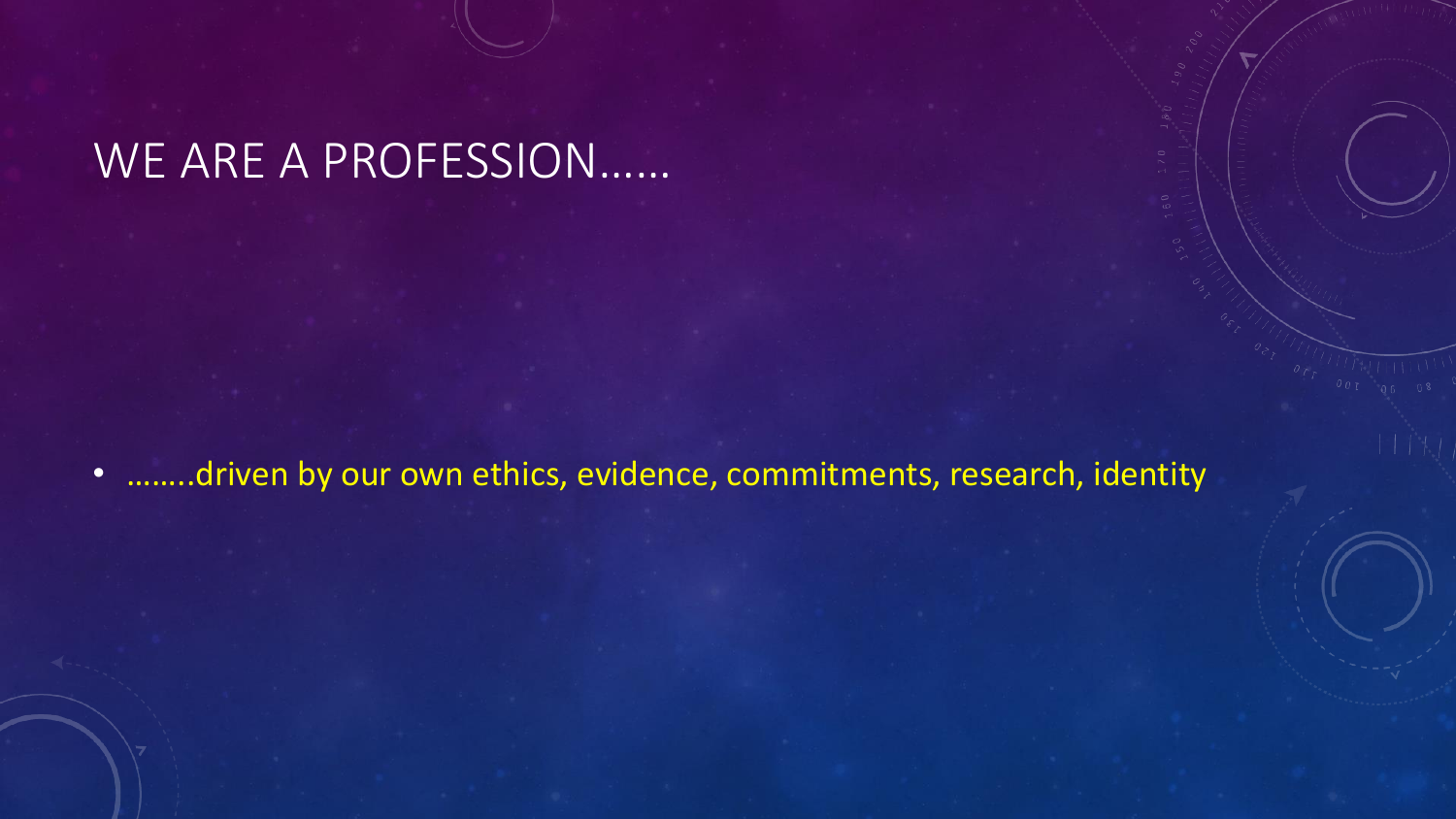### THE IMPORTANCE OF INDEPENDENT PROFESSIONAL ASSOCIATIONS IN SOCIAL WORK

- Part of the International Federation of Social Workers
- International codes of ethics
- Self-definition from within the profession
- Focus on rights, justice and citizen experience
- Creating a form of 'professionalism' that navigates 'insider/outsider' position
- Facilitates collective voice, peer learning, confidence, identity, international and national learning, continuity and responsive change, independence from government ideology, a focus on people, evidence, ethics.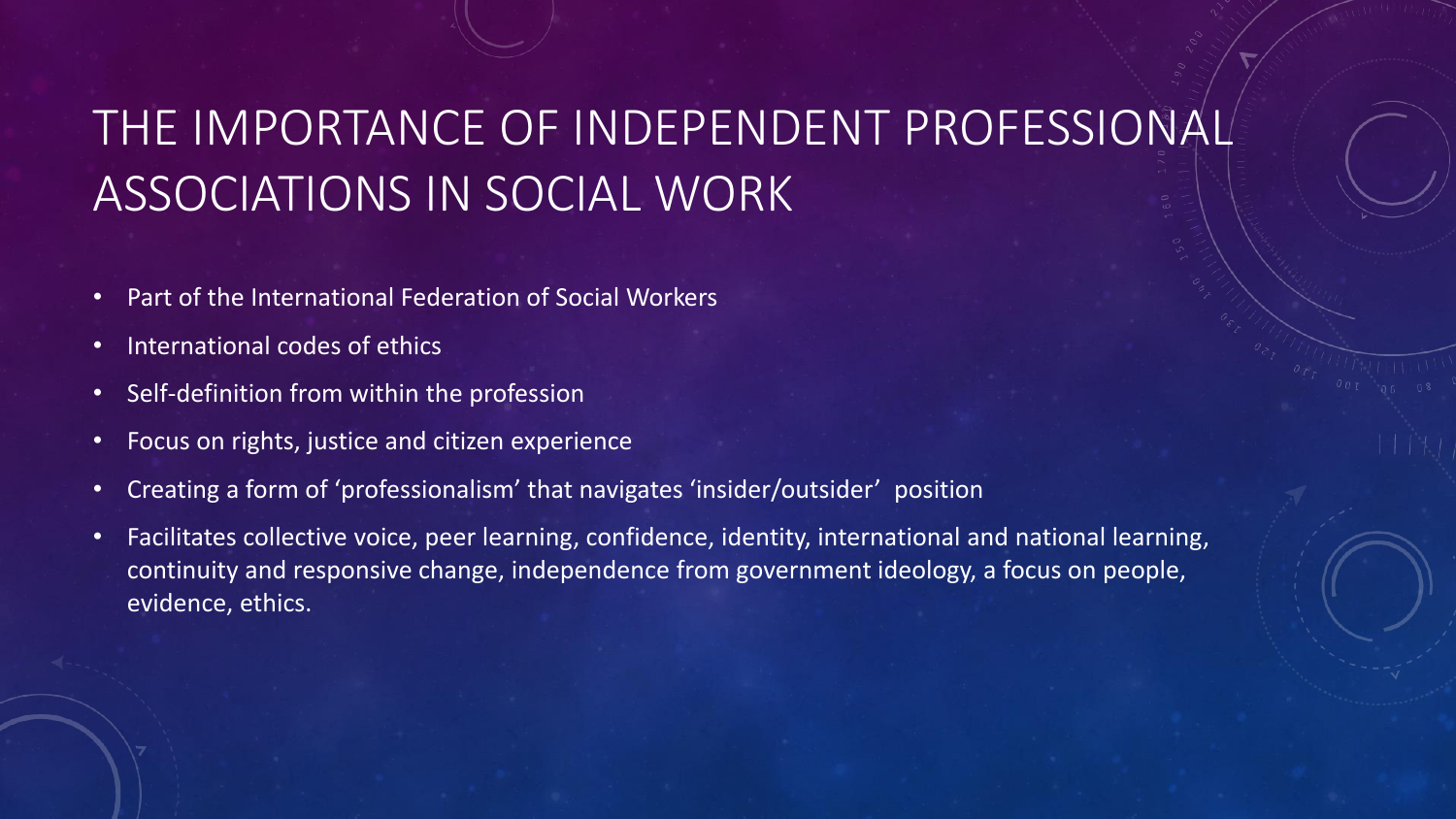#### THE SOCIAL WORKER AS AGITATOR

- *Every social worker is almost certain to be also an agitator. If he or she learns certain facts and believes that they are due to certain causes which are beyond the power of an individual to remove, it is impossible to rest contented with the limited amount of good that can be done by following old methods …*
- *The word ' agitator ' is distasteful to many, it calls up a picture of a person who is rather unbalanced, honest perhaps, but wrong headed, possibly dishonest, troubling the waters with a view to fishing in them for his own benefit. ……..Nevertheless the agitator has a most important part to play in social progress, ……The agitator of one age is recognised by the next as a prophet; our fathers may have stoned him but we whiten his sepulchre.*

*Clement Attlee, 1920 'The Social Worker'*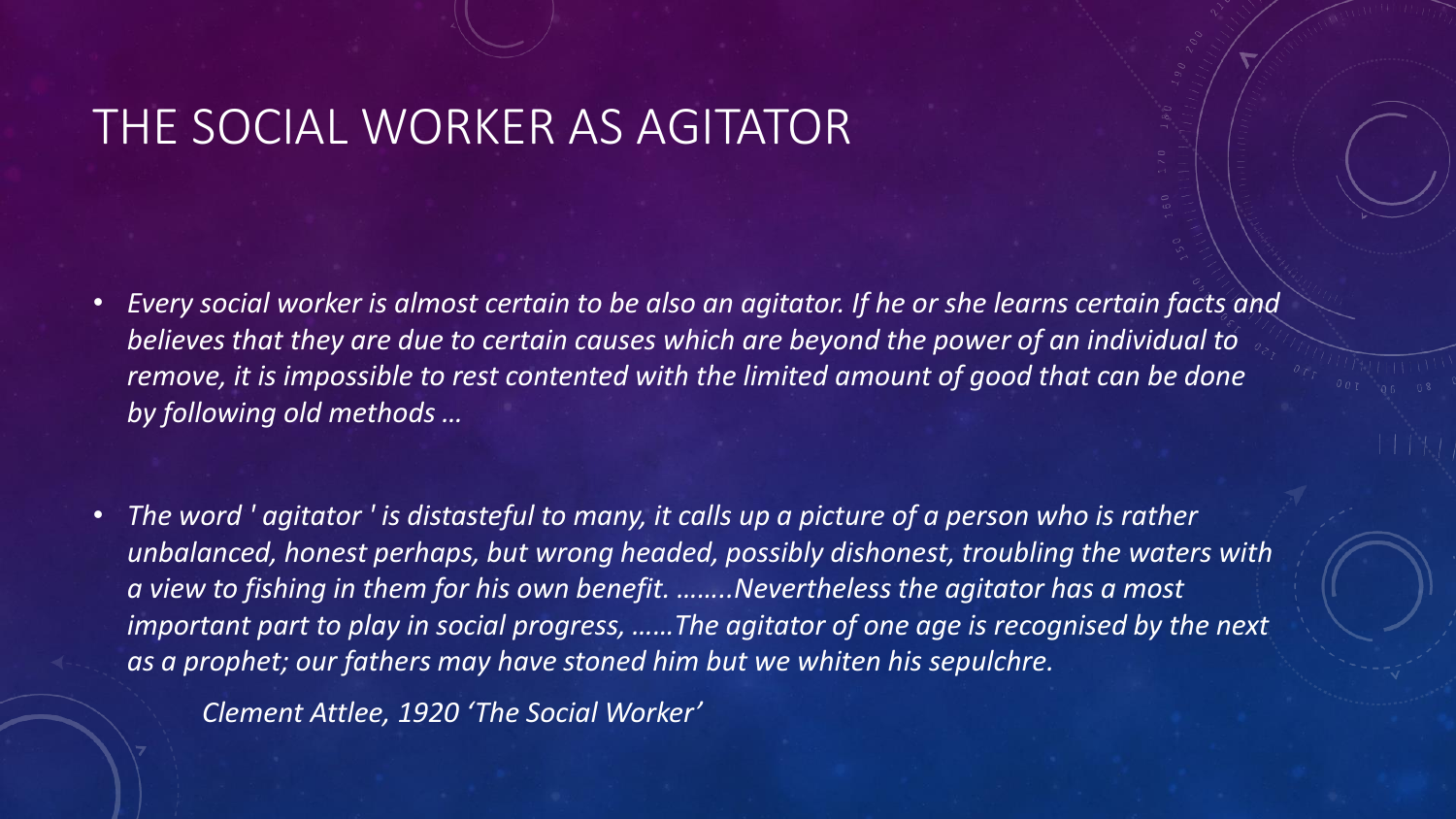

### SOCIAL WORK IN MENTAL HEALTH 2021?

**Leading within the mental health system**

- **Human rights and justice focus**
- **Co-production and recovery commitment**
- **Promoting social approaches, interventions and evidence**
- **Recognising, preventing and addressing trauma**
- **Tackling social determinants of poor mental health**
- **Challenging inequality, discrimination, stigma**

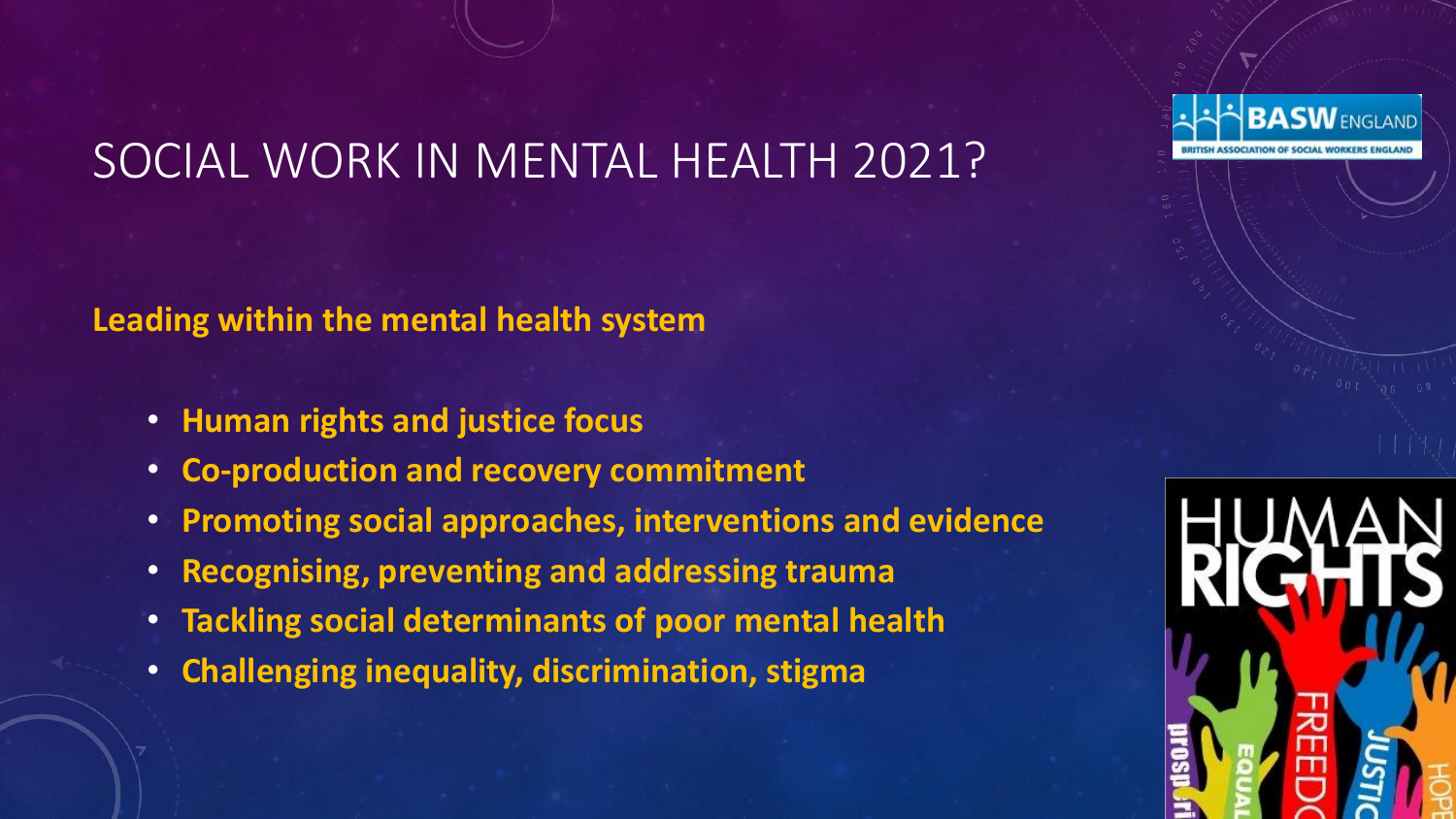### WORLD HEALTH ORGANISATION – GLOBAL STRATEGY 2013-2020

- Universal health coverage
- Human rights and compliance with the Convention on the Rights of Persons with Disabilities
- Evidence-based practice
- Life course approach
- Multisectoral approach
- Empowerment of persons with mental disorders and psychosocial disabilities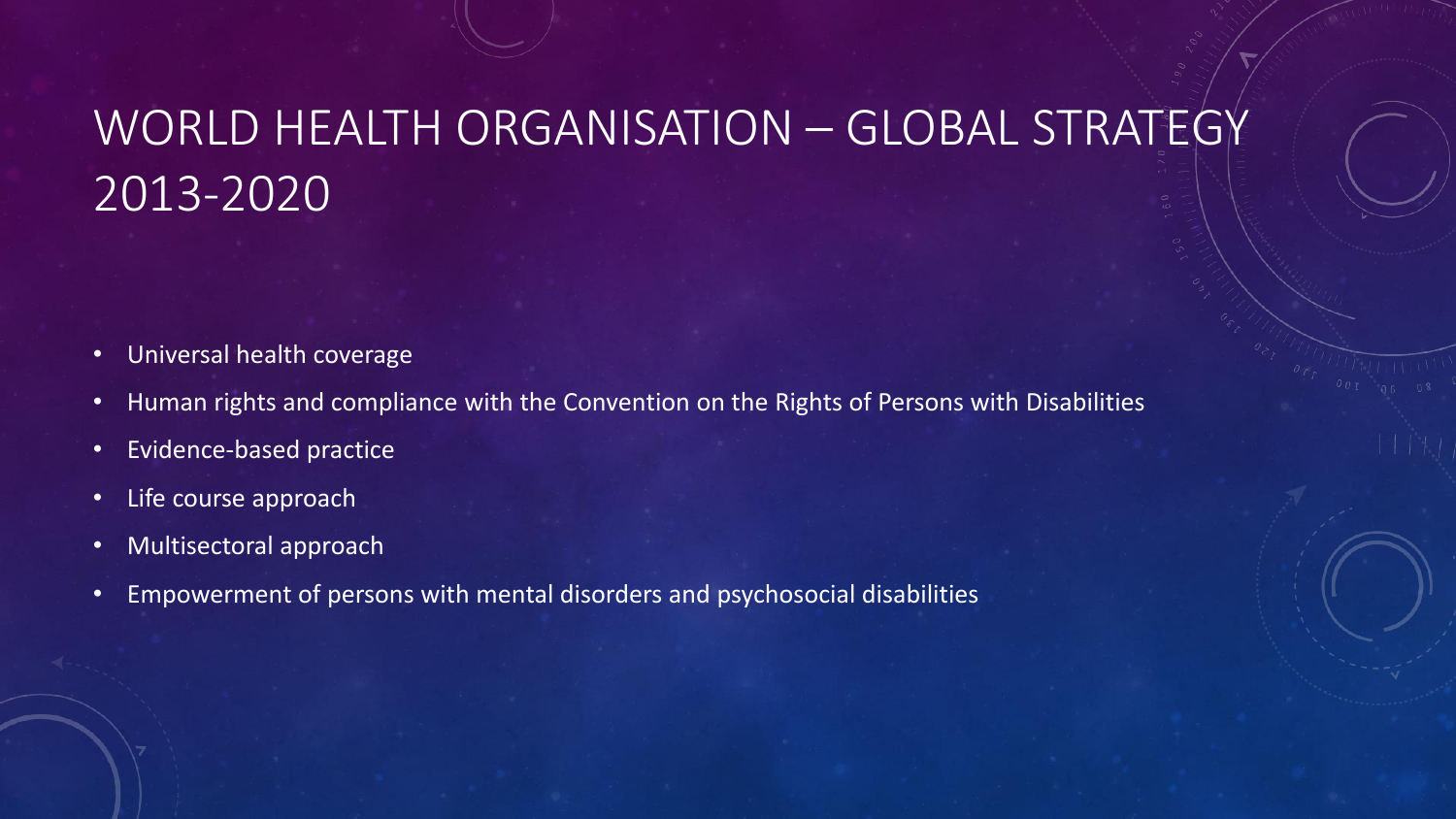• *Equality is the best therapy*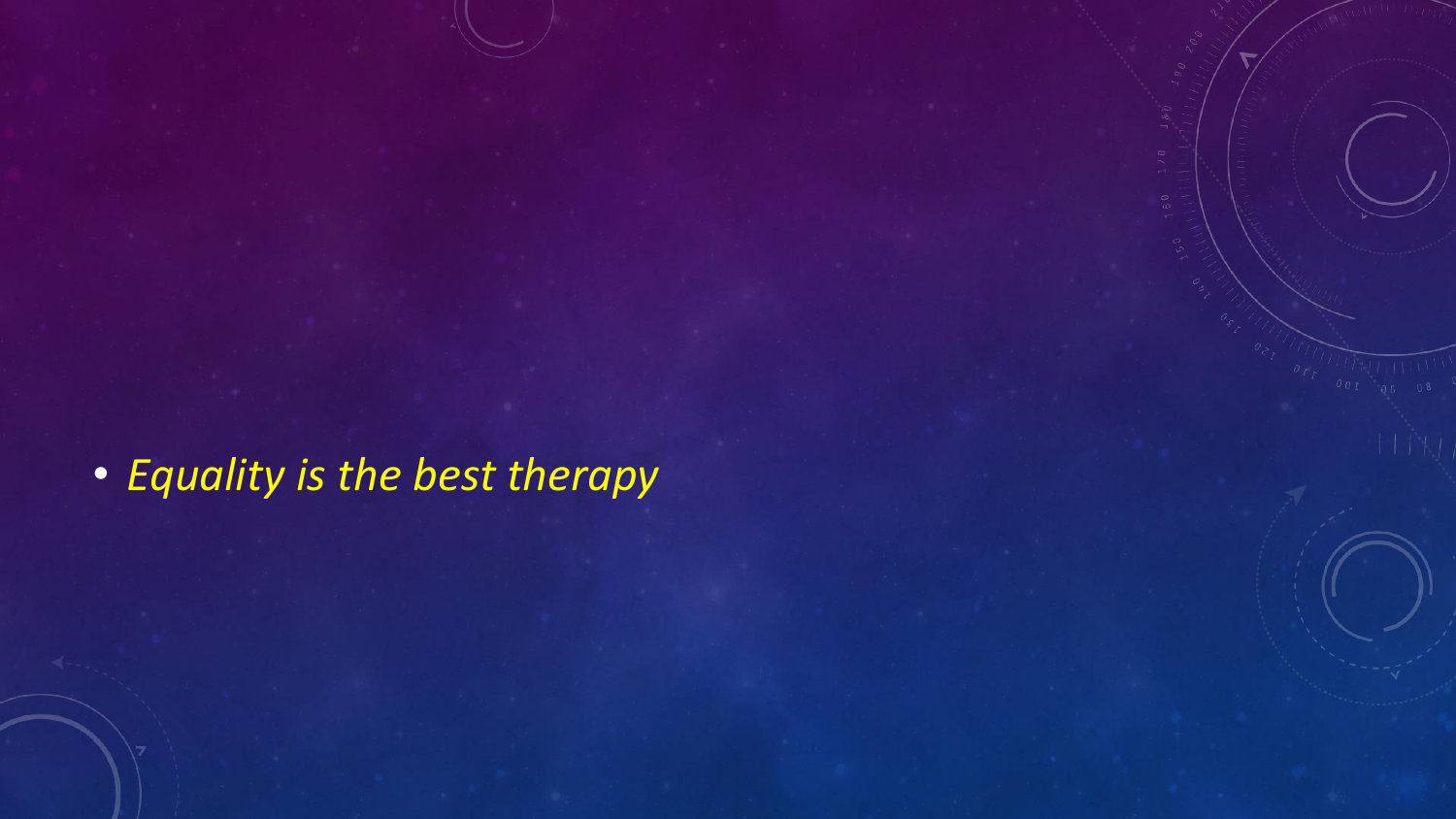### SOCIAL WORK IN MENTAL HEALTH: PRACTICE IMPERATIVES

- Rights practices
	- Anti-stigma
	- Citizenship
	- Advocacy
	- Equal access
	- Self-determination: hope, control, opportunity
	- Co-production
	- Solidarity
	- Legal expertise
- Social practices
	- Family, group and community interventions/skills
	- Systemic approaches
	- Relationship focus
	- Strengths /assets focus
	- Anti-poverty social work
	- Employment support
	- Educational approaches
	- Life span approach
	- Trauma informed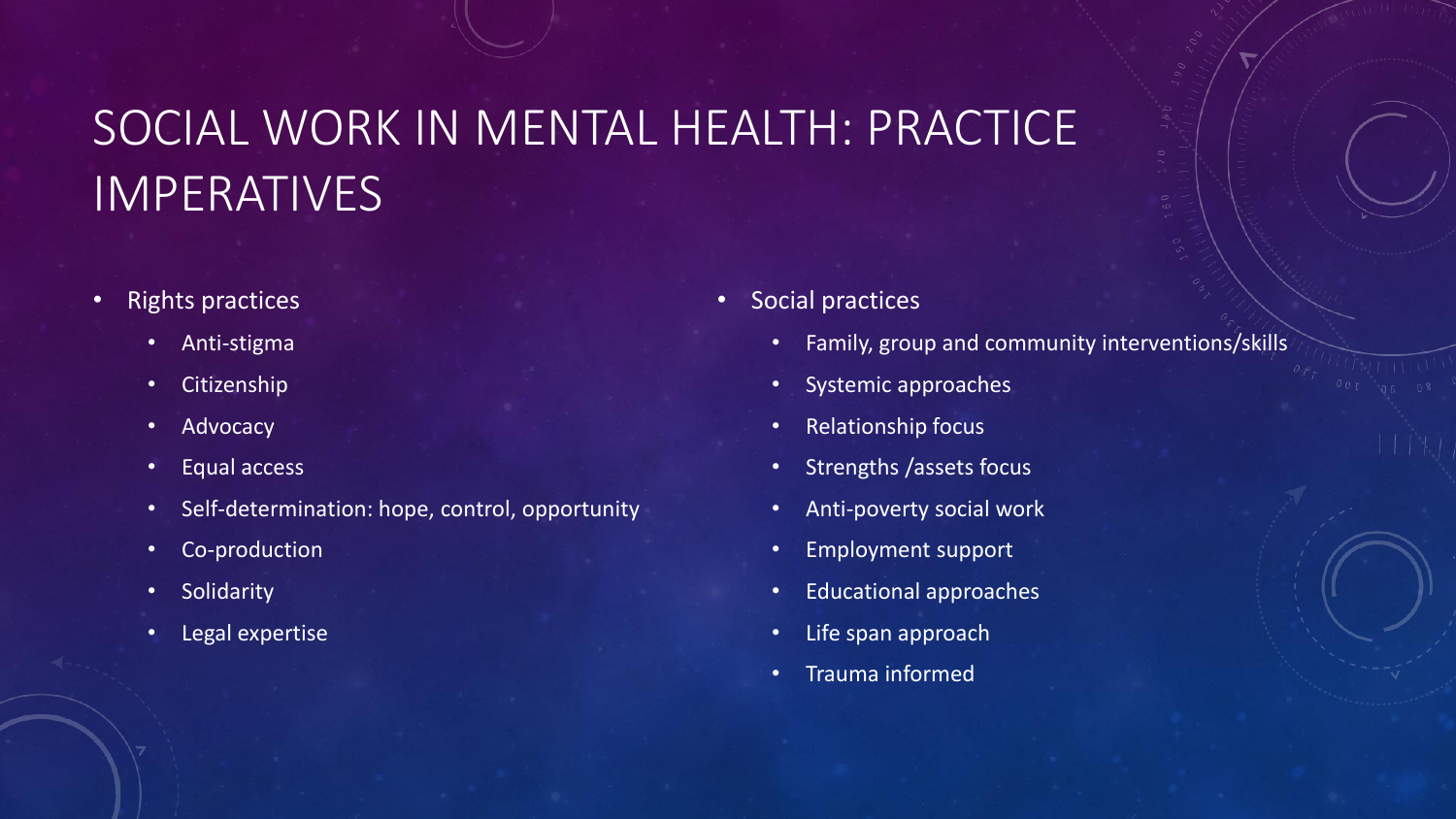### SOCIAL WORK IN MENTAL HEALTH: RESEARCH AND EVIDENCE IMPERATIVES

- Funding for more MHSW research
- Engaging more practitioners in research and evaluation (at all levels)
- Developing and expanding methodologies
- Increasing research and evidence awareness amongst practitioners and managers/supervisors
- Promoting evidence-informed practice
- Increasing opportunities for practitionerresearcher –teacher roles (e.g. through Teaching Partnerships)
- Teaching research skills to practitioners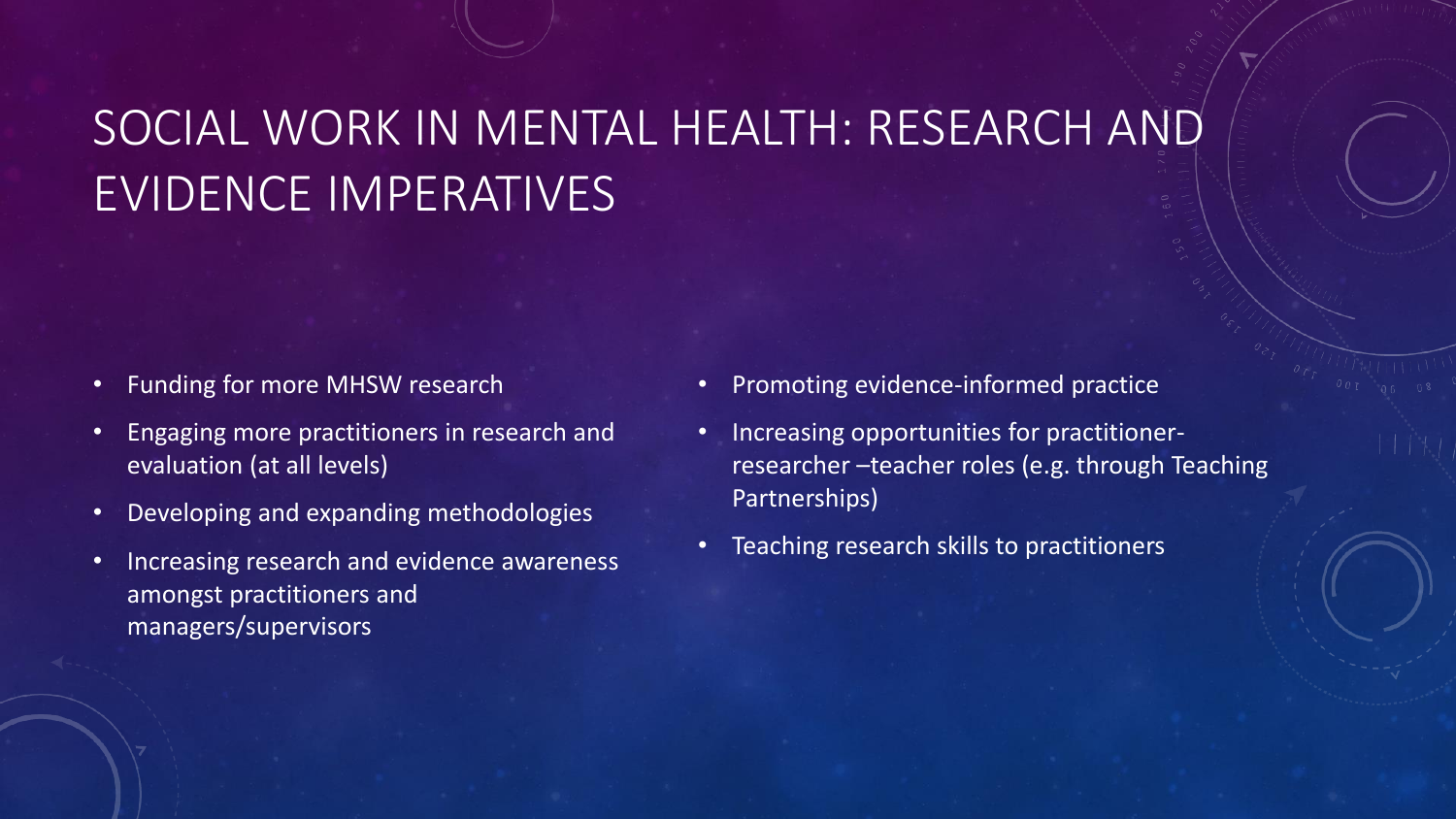### SOCIAL WORK IN MENTAL HEALTH: POLICY IMPERATIVES

- Supply and retention of social workers: In adults and mental health social work
- Post-qualification: Developing and maintaining a CPD framework for mental health that includes supply of AMHPs/ASWs/MHOs (MH Act roles across UK) AND promotes rest of MH social work
- Funding of pre- and post-qualifying training: Diverse and unequal qualifying funding streams in England compared to rest of UK. No nationally funded PQ programme in England. Social workers in NHS not eligible for same PQ funding as other professional employees from Health Education England
- Integration with health: Ensuring social work remains distinctive within integrated services and resolving role of local authority vs NHS in statute
- Mental Health Act reform England: Underscoring role of social work and social care
- Austerity: Impact of on mental health wider cuts in social care, welfare system, affordable/social housing, voluntary sector, wider municipal services and employment insecurity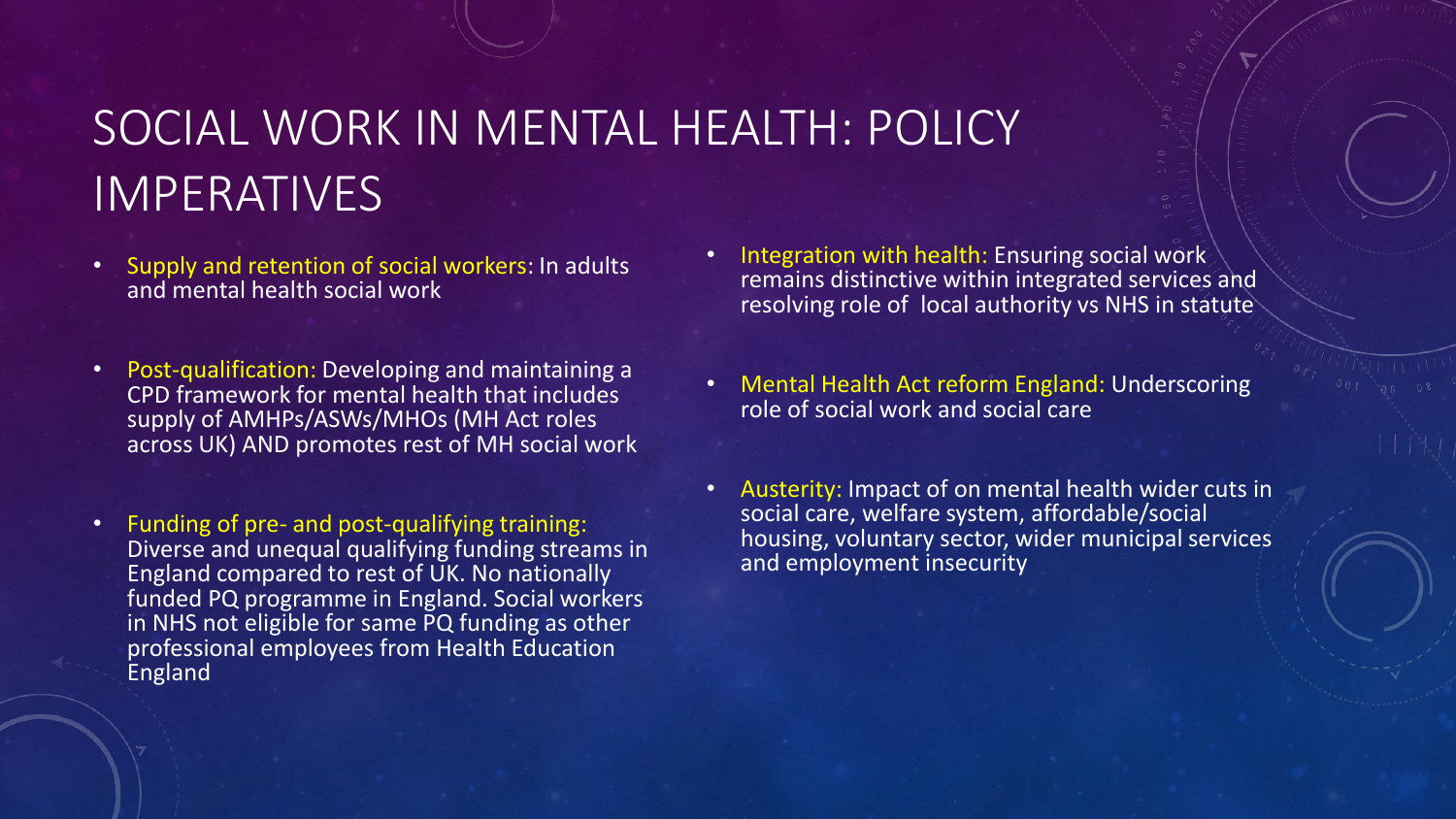## WORKSHOP PM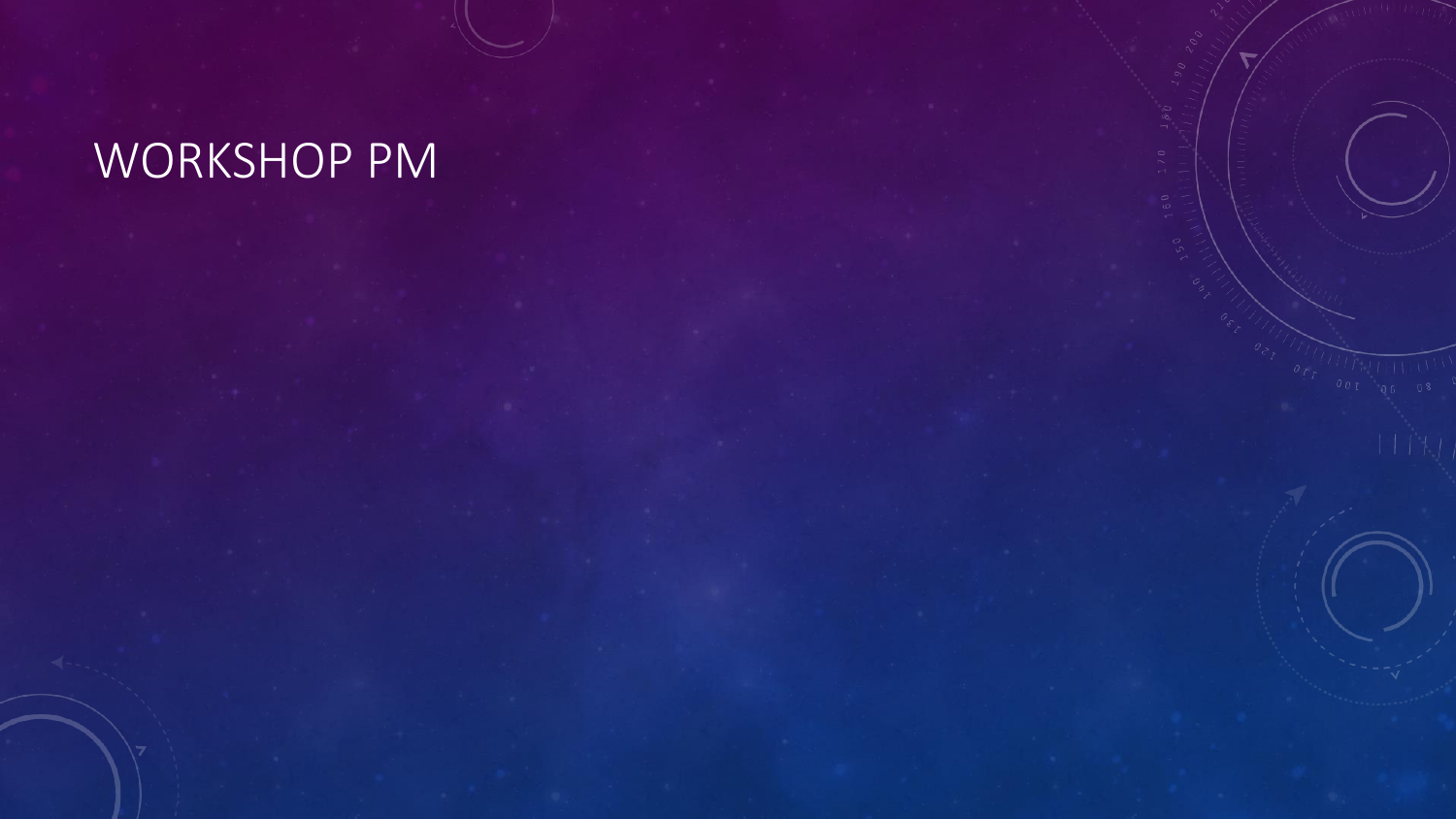#### **HOPE** ADAPTED FROM *10 ESSENTIALS SOCIAL WORKERS MUST KNOW ABOUT HOPE*, CLARK E.J. THE NEW SOCIAL WORKER, WINTER 2017

- Social workers facilitate and hold hope and action from hope
- Hope is a way of thinking, feeling and acting.
- Hope is based in reality, it expands perspectives and increases persistence.
- Hope is dynamic and requires reframing to find new mutual goals
- There is always something to hope for
- People define their own hopes not the practitioner
- There can be false reassurances but not 'false hopes'
- Professional hope is an antidote to burn out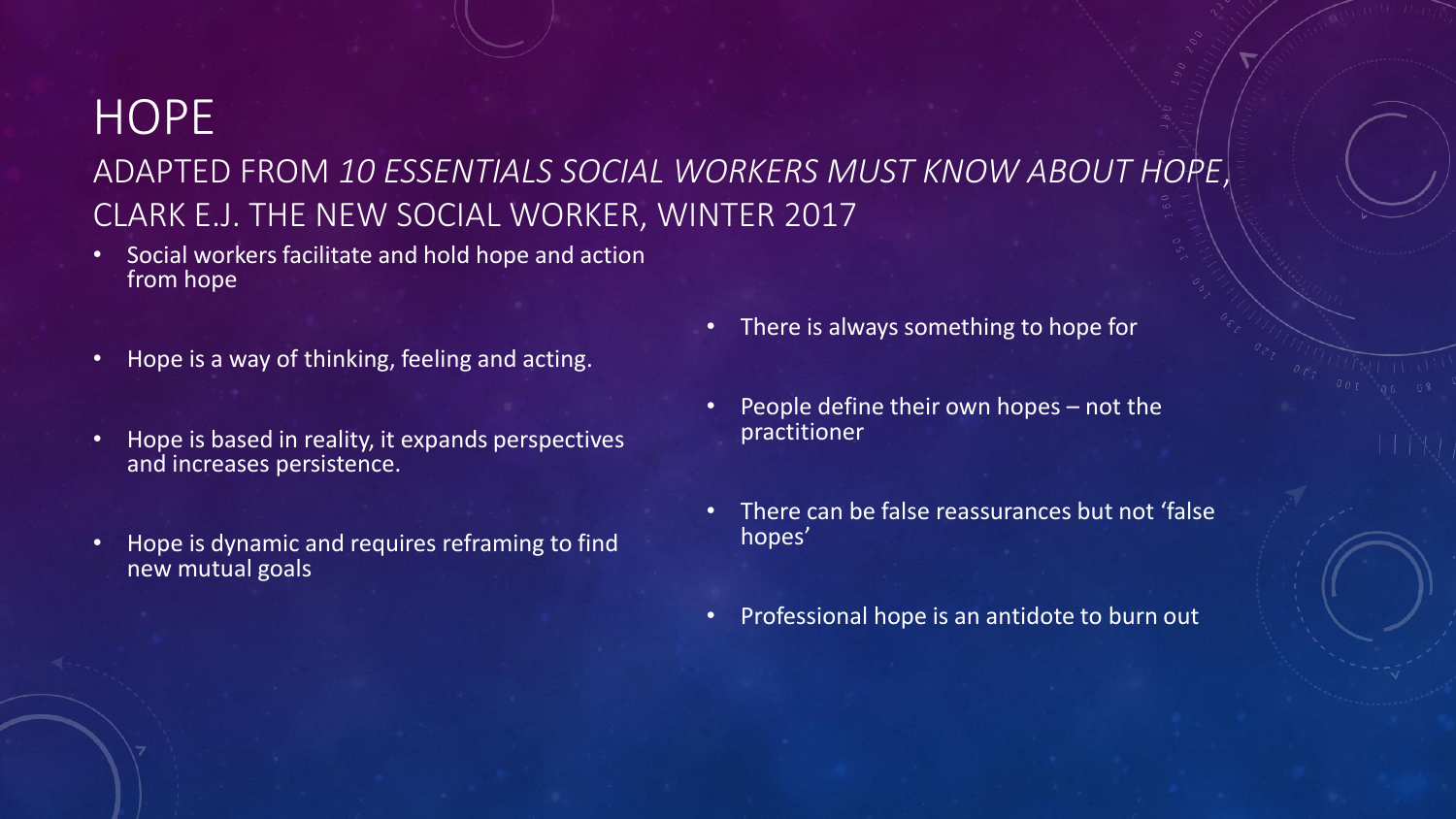### WE HAVE HAD TO REMIND OURSELVES OF OUR RELATIONSHIP-BASED ROOTS…..

• *Social work is essentially about relationships: first and foremost with service users; but also with social work colleagues and colleagues from other professional backgrounds – health, education, police, to name a*  few; with the organisational context and wider policy context of *practice; and finally with 'the self', or oneself. These relationships do not exist in isolation from each other and are interrelated and exert influences on each other.*

From: Wilson K., Ruch G., Lymbery M. and Cooper, A. (2011) (eds) Social Work: An introduction to contemporary practice, Pearson, Harlow, pp. 7–8.